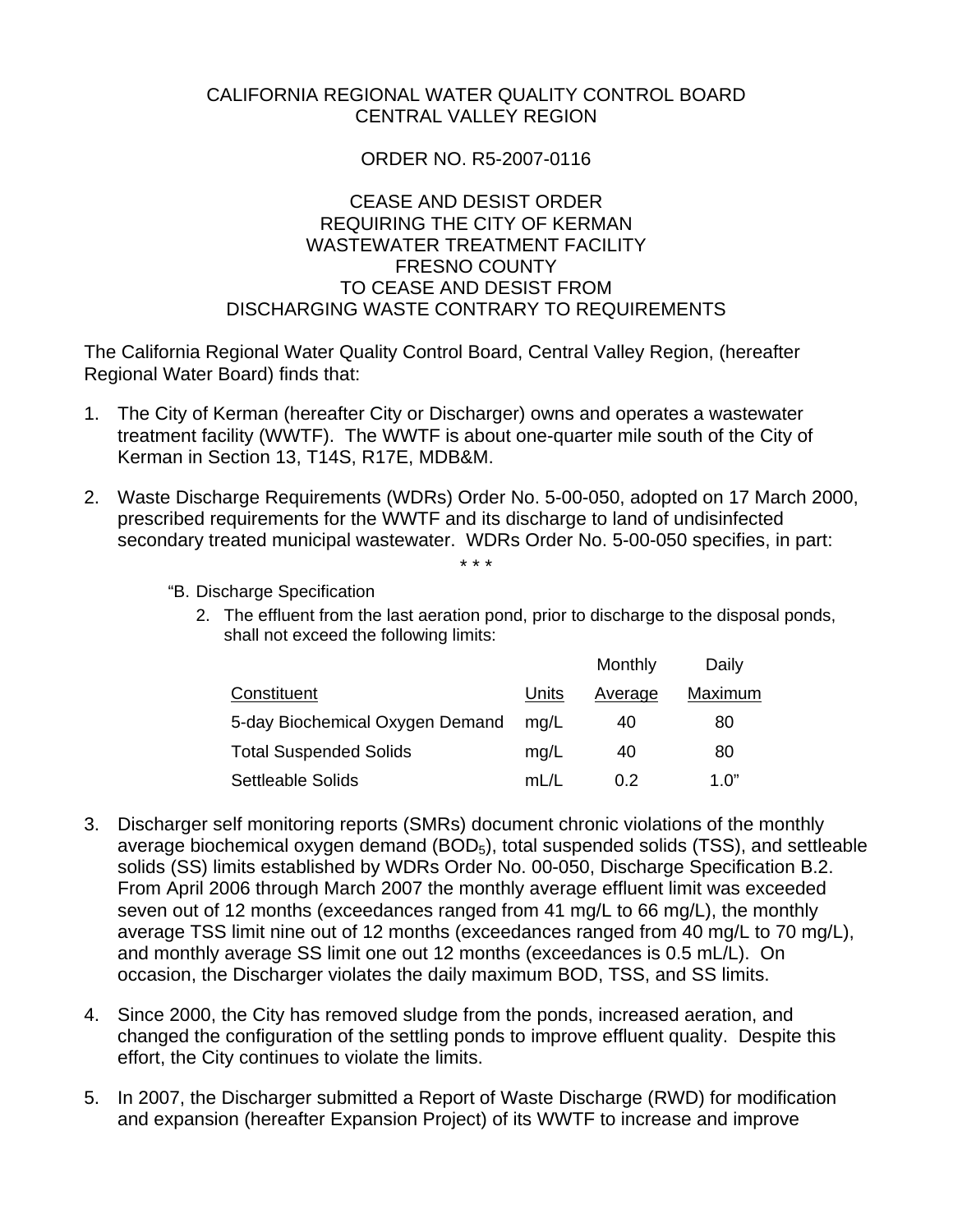## CEASE AND DESIST ORDER NO. R5-2007-0116 CITY OF KERMAN WWTF FRESNO COUNTY

treatment and disposal capacity from 1.2 to 2.0 mgd. The RWD describes modifying the existing WWTF to incorporate a Biolac System©, an extended aeration biological treatment process with diffused fine bubble aeration to replace the existing mechanical surface aerated pond system. The treatment process will be operated to allow for de-nitrification. The Expansion Project will also include upgrading the headworks; constructing sludge handling and storage facilities, including sludge drying beds; and constructing additional evaporation/percolation ponds. The RWD does not provide plans and specifications for the sludge drying beds including an evaluation of the permeability of the proposed liner and demonstration that it is protective of groundwater.

6. On 13 September 2007, the adoption of WDRs Order No. R5-2007-0115 revised and replaced WDRs Order No. 5-00-050. WDRs Order No. R5-2007-0115 specifies, in part, that:

\* \* \*

- "B. Discharge Specification
	- 2. The effluent discharge to Storage Ponds A through C and Disposal Ponds shall not exceed the following limitations:

|       | Monthly        | Daily   |
|-------|----------------|---------|
| Units | <b>Average</b> | Maximum |
| mq/L  | 40             | 80      |
| mg/L  | 40             | 80      |
|       |                |         |

\* \* \*

- D. Sludge Specification
	- 3. Any handling and storage of residual sludge, solid waste, and biosolids on property of the WWTF shall be temporary (i.e., no longer than two years) and controlled and contained in a manner that minimizes leachate formation and precludes infiltration of waste constituents into soils in a mass or concentration that will violate groundwater limitations of this Order."
- 7. Until the Expansion Project is complete, the Discharger will threaten to violate Discharge Specification B.2 of WDRs Order No. R5-2007-0115.
- 8. In 2000, the Discharger removed several cubic yards of sludge from the existing disposal ponds. Most of it was land applied to City-owned property to the southwest of the WWTF under the General Biosolids Order. However, at least 1,000 cubic feet remain stockpiled at the WWTF. Until the biosolids are removed and disposed of at an appropriate disposal facility, the Discharger will violate or threaten to violate Sludge Specification D.3.
- 9. Title 23, CCR, § 2232(d), states:

"Whenever a regional board finds that the waste treatment or disposal facilities of a discharger will reach capacity within four years and that adequate steps are not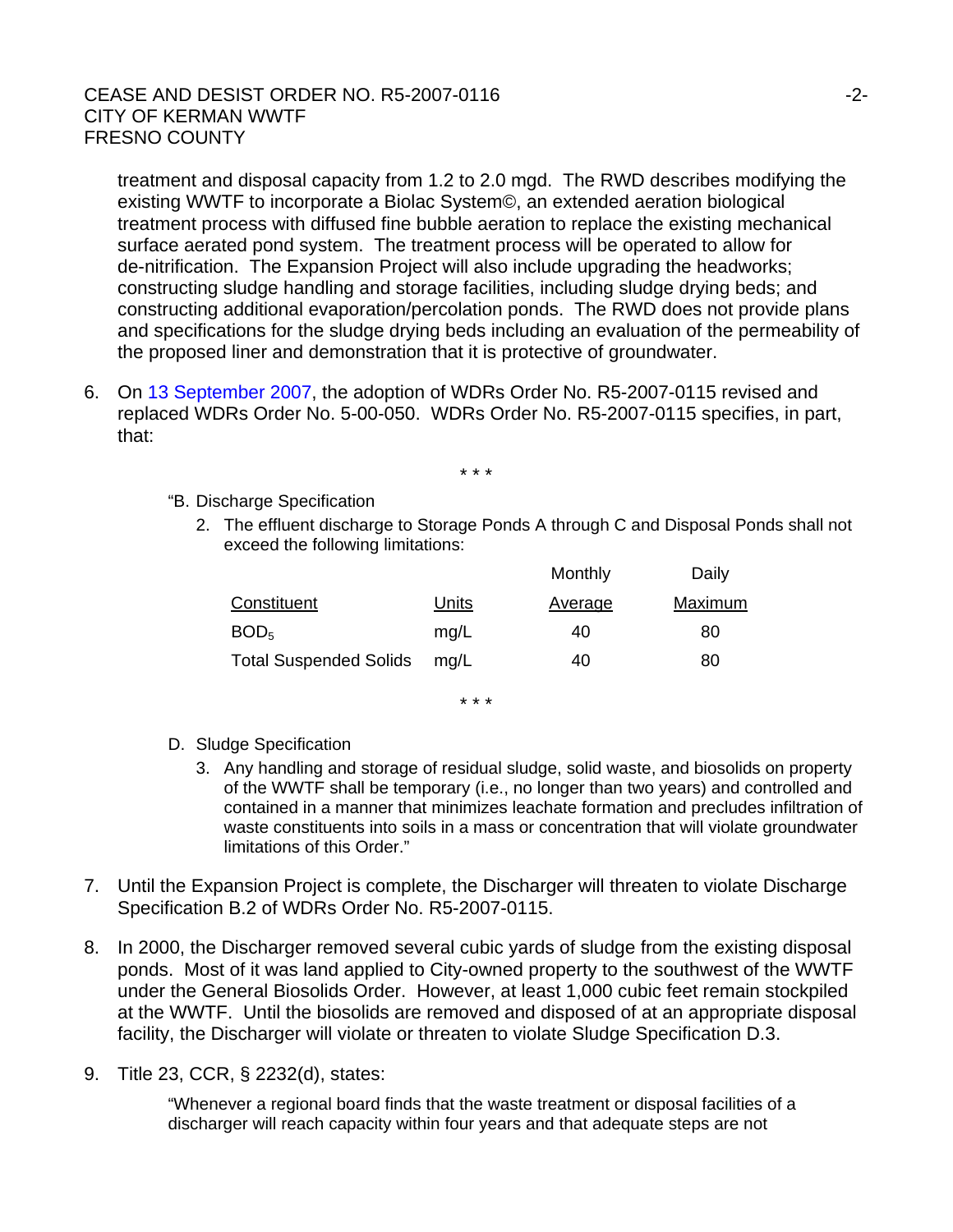## CEASE AND DESIST ORDER NO. R5-2007-0116 **SECULIARY 100 SET ASSAULT** 13-3-CITY OF KERMAN WWTF FRESNO COUNTY

being taken to address the capacity problem, it shall adopt a time schedule or other enforcement order. Such action shall be preceded by notice and a hearing."

#### 10. Section 13301 of the California Water Code states, in part, that:

"When a regional board finds that a discharge of waste is taking place or threatening to take place in violation of requirements or discharge prohibitions prescribed by the regional board or the state board, the board may issue an order to cease and desist and direct that those persons not complying with the requirements or discharge prohibitions (a) comply forthwith, (b) comply in accordance with a time schedule set by the board, or (c) in the event of a threatened violation, take appropriate remedial or preventive action. In the event of an existing or threatened violation of waste discharge requirements in the operation of a community sewer system, cease and desist orders may restrict or prohibit the volume, type, or concentration of waste that might be added to such system by dischargers who did not discharge into the system prior to the issuance of the cease and desist order. Cease and desist orders may be issued directly by a board, after notice and hearing, or in accordance with the procedure set forth in Section 13302."

11. Section 13267 of the California Water Code states, in part, that:

"(a) A regional board, in establishing or reviewing any water quality control plan or waste discharge requirements, or in connection with any action relating to any plan or requirement or authorized by this division, may investigate the quality of any waters of the state within this region.

(b)(1) In conducting an investigation specified in subdivision (a), the regional board may require that any ... citizen or domiciliary, or political agency or entity of this state who has discharged, discharges, ... or who proposes to discharge wastes within its region that could affect the quality of waters within its region shall furnish, under penalty of perjury, technical or monitoring program reports which the regional board requires. The burden, including costs, of these reports shall bear a reasonable relationship to the need for the report and the benefits to be obtained from the reports. In requiring those reports, the regional board shall provide the person with a written explanation with regard to the need for the reports, and shall identify the evidence that supports requiring that person to provide the reports."

- 12. The technical reports required by this Order are necessary to assure compliance with the Cease and Desist Order and Waste Discharge Requirements, and to assure protection of the public health and safety. The Discharger operates the facility that discharges the waste subject to this Order.
- 13. The issuance of this Order is an enforcement action by a regulatory agency and is exempt from the provisions of the California Environmental Quality Act, pursuant to section 15321(a)(2), Title 14, California Code of Regulations.
- 14. On 2 August 2007, in Rancho Cordova, California, after due notice to the Discharger and all other affected persons, the Regional Water Board conducted a public hearing at which evidence was received to consider a Cease and Desist Order.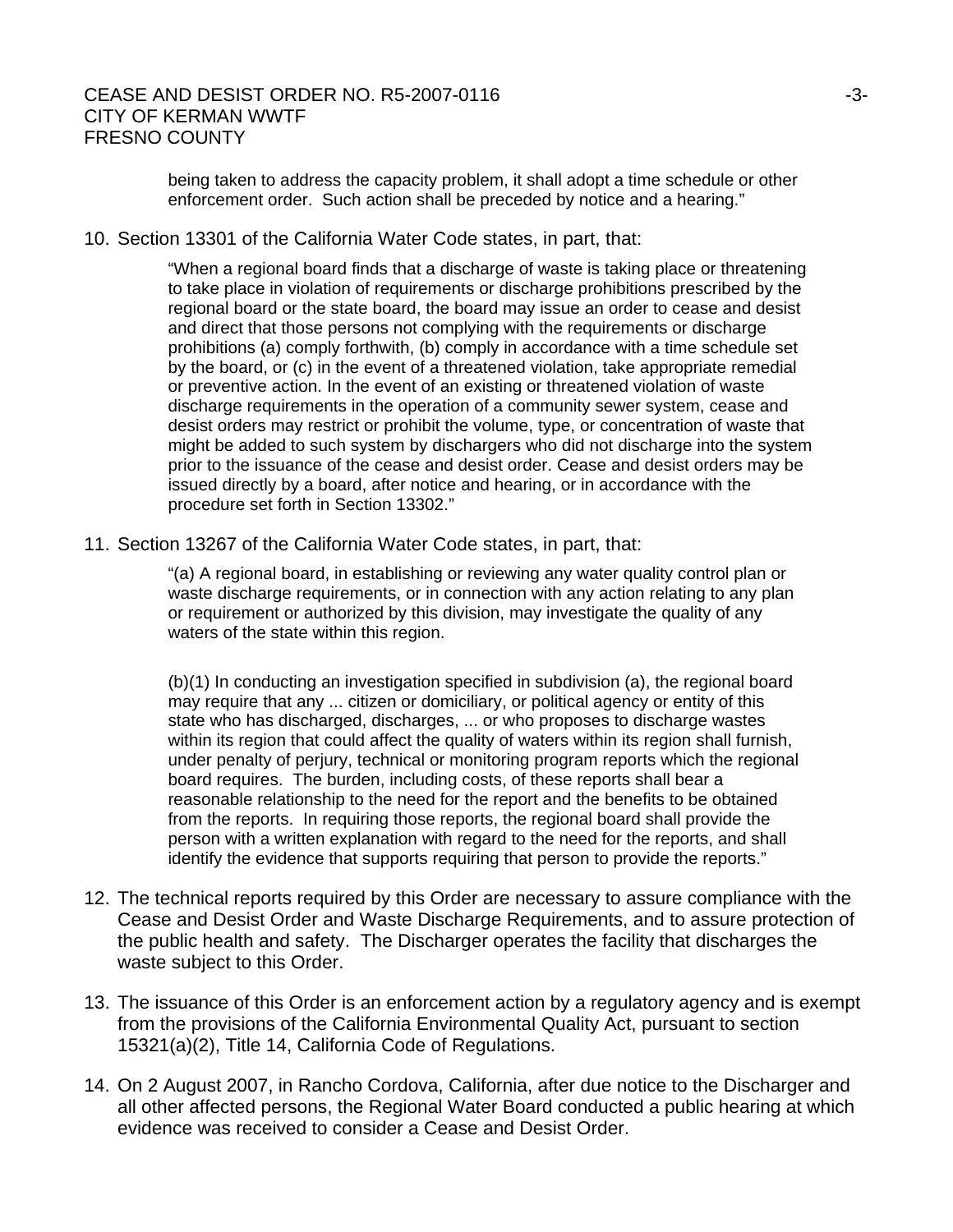#### CEASE AND DESIST ORDER NO. R5-2007-0116 CITY OF KERMAN WWTF FRESNO COUNTY

15. Any person affected by this action of the Regional Water Board may petition the State Water Resources Control Board to review the action in accordance with section 2050 through 2068, Title 23, California Code of Regulations. The petition must be received by the State Water Resources Control Board, Office of Chief Counsel, P.O. Box 100, Sacramento, CA, 95812-0100, within 30 days of the date on which the Regional Water Board action took place. Copies of the law and regulations applicable to filing petitions are available at www.swrcb.ca.gov/water\_laws/index.html and also will be provided upon request.

**IT IS HEREBY ORDERED** that, pursuant to sections 13301 and 13267 of the California Water Code, the City of Kerman, its agents, successors, and assigns, shall:

- 1. Cease and desist discharging wastes in violation and threatened violation of Waste Discharge Requirements Order No. R5-2007-0115. No term or condition of Order No. R5- 2007-0115 is superseded or stayed by this Cease and Desist Order.
- 2. **Stockpiled Sludge. By 15 December 2007**, the City shall submit a report documenting that all stockpiled sludge (described in Finding 8) at the WWTF has been characterized and hauled offsite to an appropriate disposal facility in accordance with Title 40, Code of Federal Regulations, Part 503, Standards for the Use or Disposal of Sewage Sludge.
- 3. **WWTF Expansion Project.** Comply with the following tasks no later than the dates specified in the following schedule:

|    | Task                                                                                                                                                                                                                                                                                                                                                                  | Compliance Date | <b>Report Due</b>  |
|----|-----------------------------------------------------------------------------------------------------------------------------------------------------------------------------------------------------------------------------------------------------------------------------------------------------------------------------------------------------------------------|-----------------|--------------------|
| a. | Submit a technical report that shall include<br>the details of the final design for all projects<br>described in the RWD for the Expansion<br>Project. The technical report should<br>include a work plan and final design<br>specifications for the aeration basins and<br>proposed sludge drying beds, and a<br>detailed quality assurance/quality control<br>plan. |                 | <b>15 Sep 2008</b> |
| b. | Begin construction of the Expansion<br>Project and submit written evidence of<br>such.                                                                                                                                                                                                                                                                                |                 | <b>15 Feb 2009</b> |
| C. | Submit progress report on the status of the<br><b>Expansion Project.</b>                                                                                                                                                                                                                                                                                              |                 | <b>15 Dec 2009</b> |